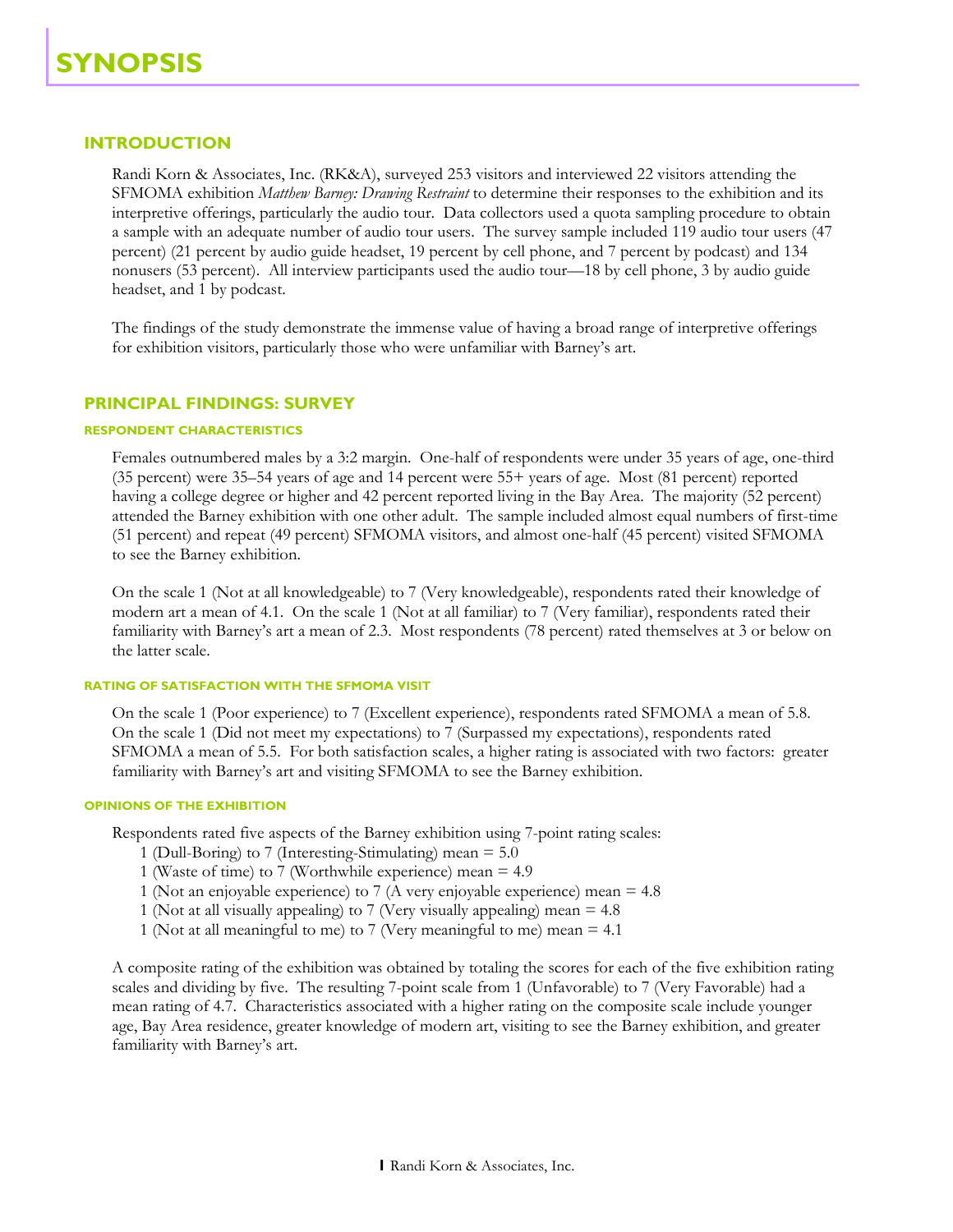#### **USE AND AWARENESS OF INTERPRETIVE OFFERINGS**

Interpretive offerings with the highest use were: the introduction wall text (78 percent), exhibition brochure (55 percent), Learning Lounge (51 percent), and audio tour (47 percent). Respondents used a median of three interpretive offerings; however, the majority of respondents were unaware of the podcast audio tour and the exhibition Web site.

#### **PREFERENCE FOR AN AUDIO TOUR DEVICE**

The majority of audio tour users said they heard five or more stops (72 percent). Users of all three audio tour devices rated the audio tour very high on the scale 1 (Did not help me appreciate Barney's art) to 7 (Helped me appreciate Barney's art): podcast mean = 6.2; cell phone mean = 6.0, audio guide headset mean = 5.6.

Cell phone and podcast users selected their devices for the same four reasons: being able to access information as needed, their familiarity and comfort with the device, being able to use their own device, and the low or free cost. Headset users selected the audio guide for three main reasons: familiarity and comfort with the device, ease of using the device, and being able to access information as needed.

Most respondents who did not use the audio guide headset were aware of it but chose not to use it. Most respondents who did not use the podcast were simply not aware of it as an option.

## **USE OF INTERPRETIVE OFFERINGS BY DEMOGRAPHICS, ART BACKGROUND, AND VISIT CHARACTERISTICS**

Younger respondents were most likely to visit the Web site. A stronger background in modern art was associated with attending the *Drawing Restraint 9* film. Respondents already familiar with Barney's art were more likely than respondents unfamiliar with Barney's art to use the audio tour, see the *Drawing Restraint 9* film, and visit the exhibition Web site.

## **RATINGS OF INTERPRETIVE OFFERINGS**

On the scale 1 (Did not help me appreciate Barney's art) to 7 (Helped me appreciate Barney's art), the most helpful interpretive offerings were the audio tours (podcast mean  $= 6.2$ ; cell phone mean  $= 6.0$ , audio guide headset mean  $= 5.6$ .), Learning Lounge (mean  $= 5.5$ ), exhibition brochure and Web site (mean  $= 5.2$  for each) and *Drawing Restraint 9* film (mean = 5.1). The introduction wall text received the lowest rating (mean = 4.7).

#### **RATINGS OF THE EXHIBITION BY USE OF INTERPRETIVE OFFERINGS AND FAMILIARITY WITH BARNEY'S ART**

Three interpretive offerings—the brochure, the audio tour, and the Learning Lounge—were associated with higher ratings of the exhibition on the scale 1 (Not very meaningful to me) to 7 (Very meaningful to me). Respondents who used any one of those offerings found more meaning in the exhibition than respondents who did not use the offerings. Respondents already familiar with Barney's art found more meaning in the exhibition than those unfamiliar with Barney's art, regardless of whether they used the offering. The highest ratings were given by respondents already familiar with Barney's art who used the offering; the lowest ratings were given by respondents unfamiliar with Barney's art who did not use the offering.

#### **RATINGS OF THE EXHIBITION AND SFMOMA VISIT BY THE NUMBER OF INTERPRETIVE OFFERINGS USED**

Using a higher number of interpretive offerings was associated with a higher rating of the exhibition on the scale 1 (Not very meaningful to me) to 7 (Very meaningful to me); a higher composite rating of the exhibition on the scale 1 (Unfavorable) to 7 (Very favorable); a higher rating of the SFMOMA visit on the scale 1 (Did not meet my expectations) to 7 (Surpassed my expectations); and a higher rating of the SFMOMA visit on the scale 1 (Poor experience) to 7 (Excellent experience).

## **PRINCIPAL FINDINGS: INTERVIEWS**

All of the interviewees enjoyed the *Drawing Restraint* exhibition, using words such as "great," "fantastic," and "interesting" to describe their experiences. When asked to cite an overall message of the exhibition, the